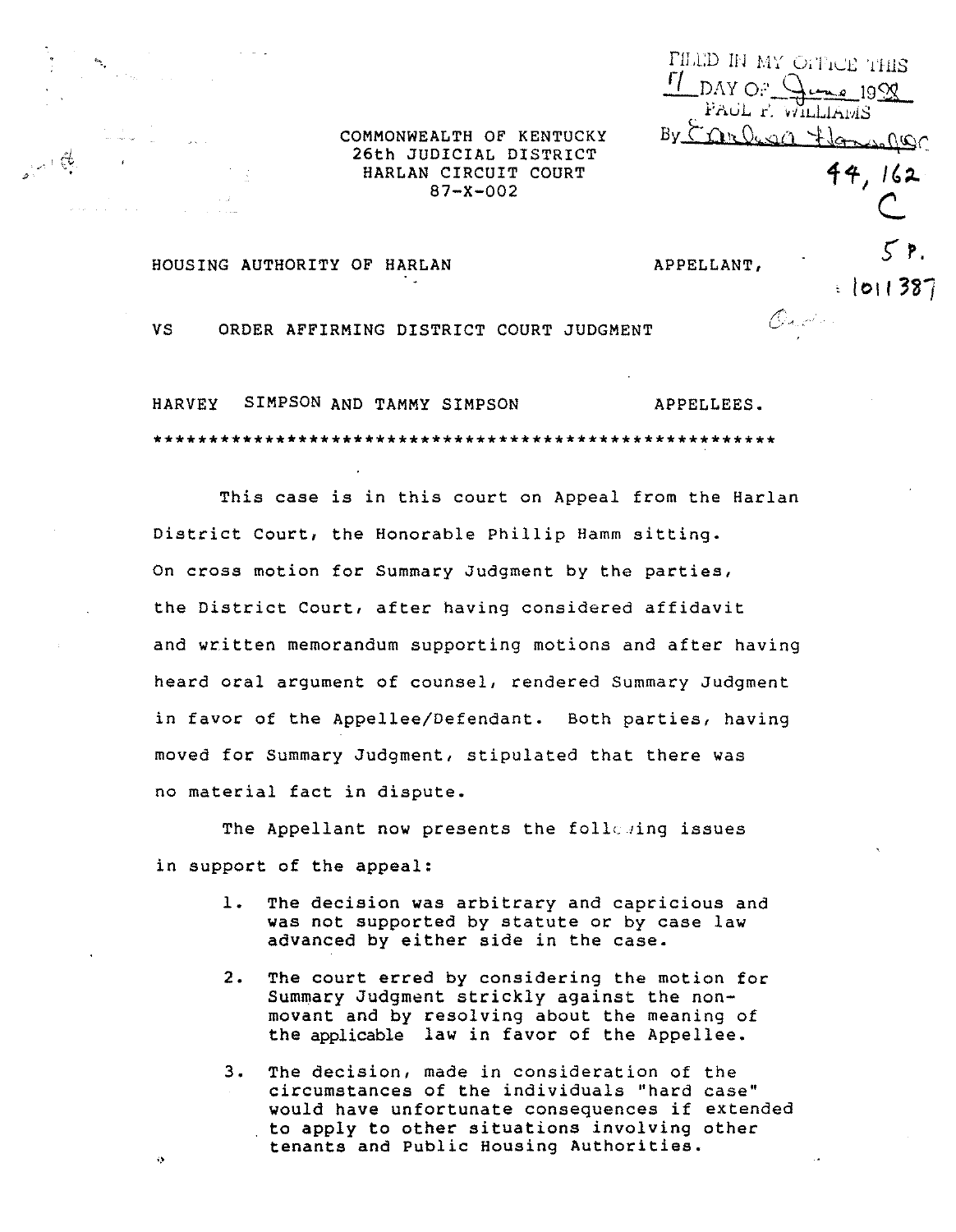In Appellant's claim that the decision was arbritary and capricious and not supported by statute or by case law, the Housing Authority receives funding from the U.S. Department of Housing and Urban Development for its operation, therefore, is subject to federal law and regulations. As set forth in Chapter 8 of Title 42 of the United States Code "Low-Income Housing", Subsection "L" of 42 U.S.C. 1437d (4), a requirement that the public housing agency may not terminate the tenancy except for serious or repeated violations of terms or conditions of the lease for for other "good causes" is specified. While failure to pay rent on a timely basis is a serious violation, it is advisable, if not an obligation, for the court to give consideration to circumstances causing the delinquency. In Goldberg v. Kelly, 397 U.S. 254, 90 S Ct. 1011, 1017, 25 L. Ed. 2d 285 (1970), the court stated "the government cannot deprive a private citizen of his continued tenancy without affording him adequate procedural safeguards even if public housing could be deemed to be a privledge." Affording adequate procedural  $\sigma$  safeguards include the tenant's opportunity to reveal any extenuating circumstances causing the delinquency. Goldberg v. Kelly supra, further stated "the minimum procedural safeguards required by due process in each situation depend on the nature of the go ernmental function in yolved and the substance of the private interest which is affected by the governmental action." (Emphasis added)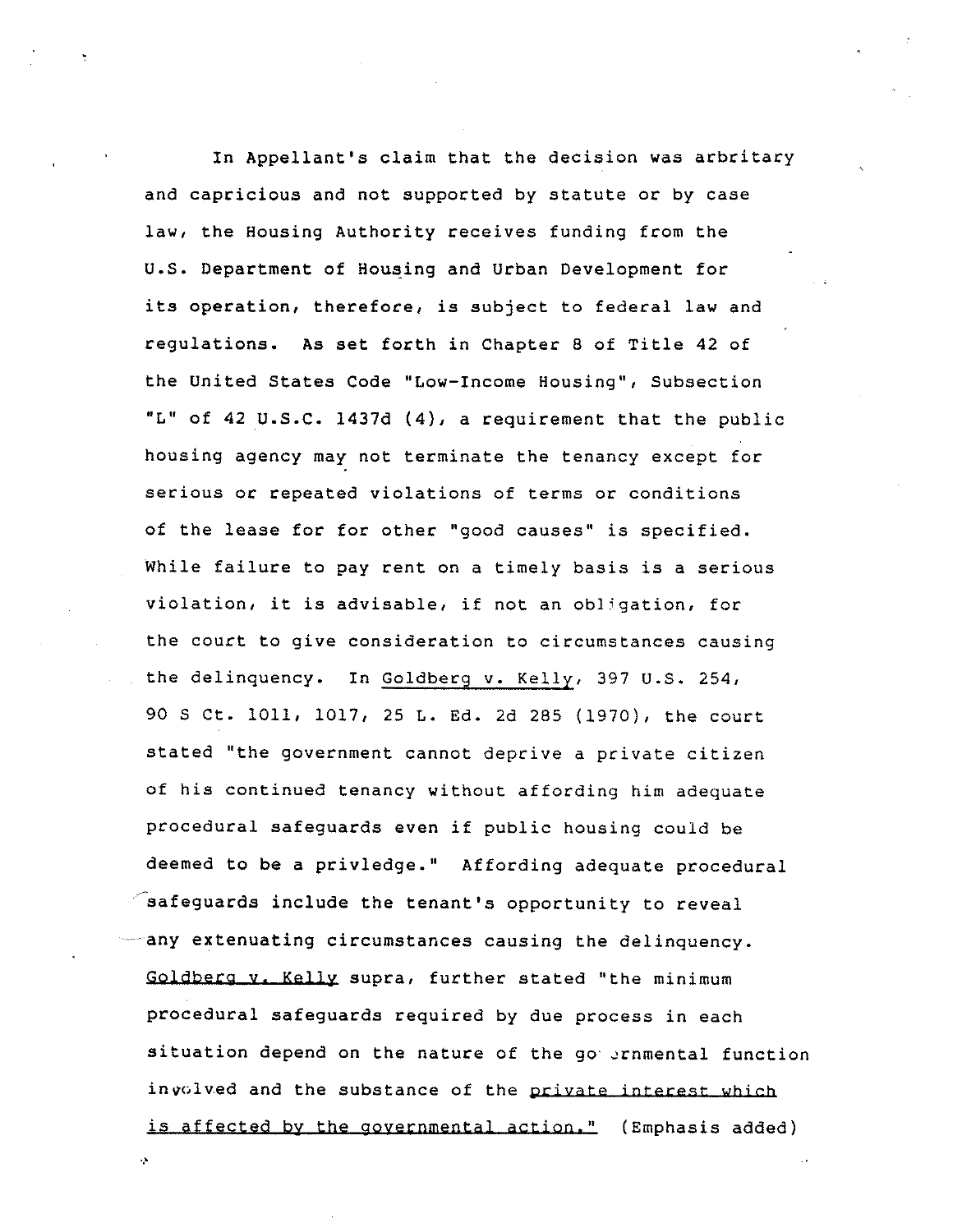Since there is no prevailing authority in Kentucky case law dealing with the issue at hand, it is necessary for the court to decide the issue based on the evidence introduced. While this court is not bound by decisions of other states on similar questions, "it is eminently proper for the court of one state to consider the decisions of the courts of other states on similar questions as aids on arriving at a correct decision and to follOW such decision if satisfied on the soundness of the reasoning by which they are supported." C.J.S., "Courts of Other States", Section 204, p. 354-356.

The Appellee/Defendant brings the court's attention to Maxon Housing Authority v. McLean, 328 5E 2d 290 (NC 1985), a case which is remarkably similar to the case instant. The Supreme Court of North Carolina found that failure to pay rent, due to lack of fault on the part of the tenant, did not meet the standard of "good cause" as defined in the Code of Federal Regulations. Appellant argues that Alppellee/Defendant, has failed to show lack of fault on her part. On this point, the court disagrees. Appellee/Defendant, through her affidavit, clearly shows that the delinquency resulted in desertion by her husband and the lack of immediate relief from the Department for Human Resources. This situation can hardly be the fault of Ms. Simpson. Maxon, supra, cites Carrie Hines v. New York City Housing Authority, 67 A.D.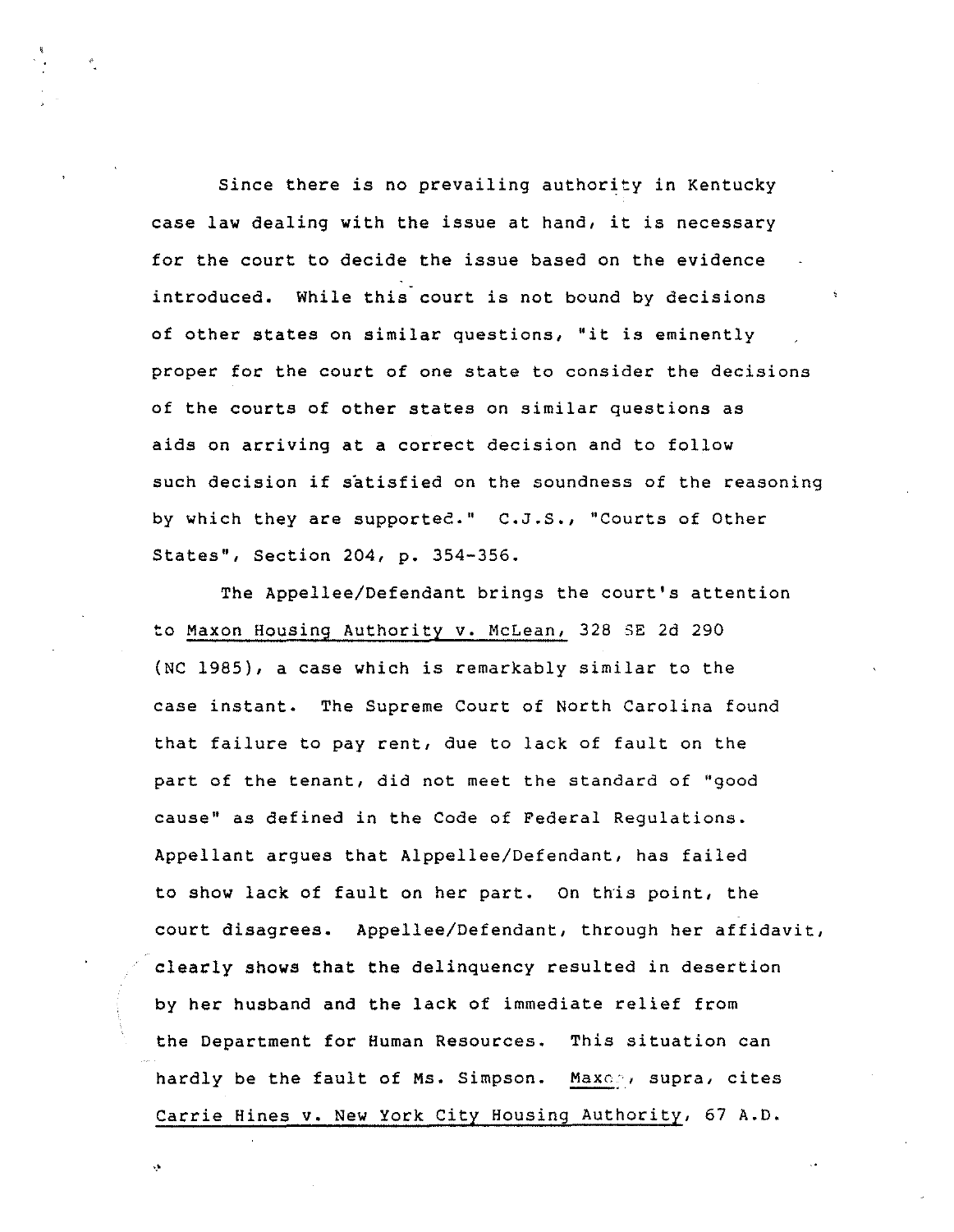2d 1000, 413 N.Y.S. 2d 733 (1979) which held:

"It would be shocking to one's sense of fairness to terminate the tenancy of persons who have not committed nondesirable acts and have not controled those who have committed such acts" (Baldwin v. New York City Housing Authority, 65 A.D. 2d 546, 408 N.Y.S. 2d 948 (2d Dep. 1978).

Appellants claim that the District Court erred by entering Summary Judgment for Appellee/Defendant and application of the law is erroneous under Federal Rules of Civil Procedure Rule 56. The Court properly moved since the parties were in agreement regarding the material facts of the case and prior interpretations of federal law and available case law supports the judgment.

Appellant further raises the issue of future unfortunate consequences involving other tenants in Public Housing if the ruling of the District Court stands. On the contrary, by overruling the District Courts, rise would be given to a potentially devastating precedent. No tenant in Public Housing could have a sense of security. Since Goldberg v. Kelly, supra, the courts have consistently held that "tenants of convential public housing...have a property interest in continued occupancy." Escalera v. New York City Housing Authority, 425 F. 2d. 853 (2d Cir. 1969), cert.denied 400 US 853 (1970). If landlords, in general, have the option of evicting their tenants without the guarantees of due process,  $n_i$  tenant would be exempt in severe financial crisis. It is an established tact that citizens relying on public assistance are a